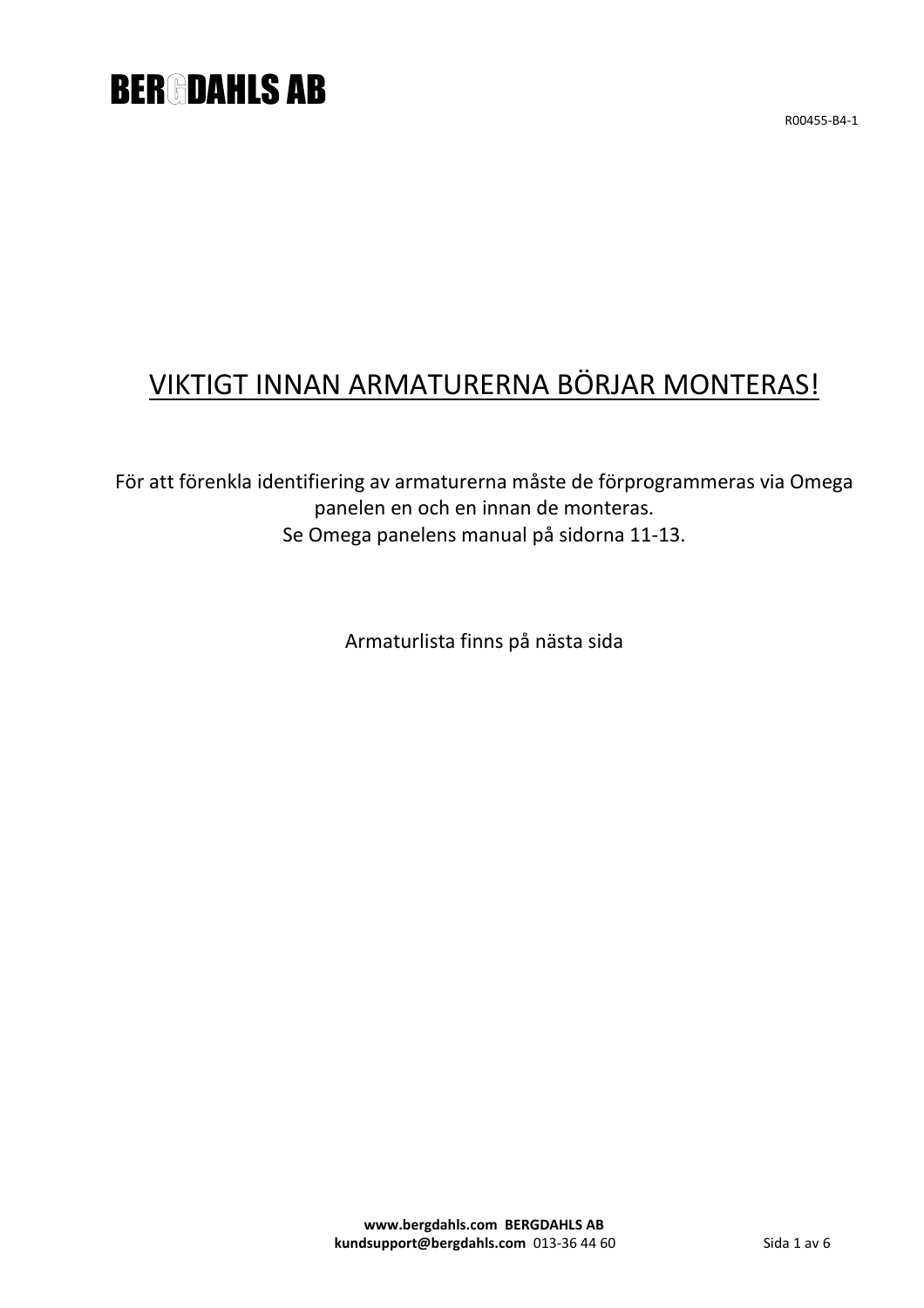## **Omega armaturlista**

| Panel nr               |  |
|------------------------|--|
| <b>Panel placering</b> |  |
|                        |  |
|                        |  |
|                        |  |
|                        |  |
|                        |  |
| Projekt                |  |
|                        |  |
|                        |  |
|                        |  |
|                        |  |
| Installatör            |  |
|                        |  |
|                        |  |
|                        |  |
|                        |  |
|                        |  |
| Kontaktperson          |  |
|                        |  |
|                        |  |
|                        |  |
|                        |  |
|                        |  |
|                        |  |
|                        |  |
| Noteringar             |  |
|                        |  |
|                        |  |
|                        |  |
|                        |  |
|                        |  |
|                        |  |
|                        |  |
|                        |  |
|                        |  |
|                        |  |
|                        |  |
|                        |  |
|                        |  |
|                        |  |
|                        |  |
|                        |  |
|                        |  |
|                        |  |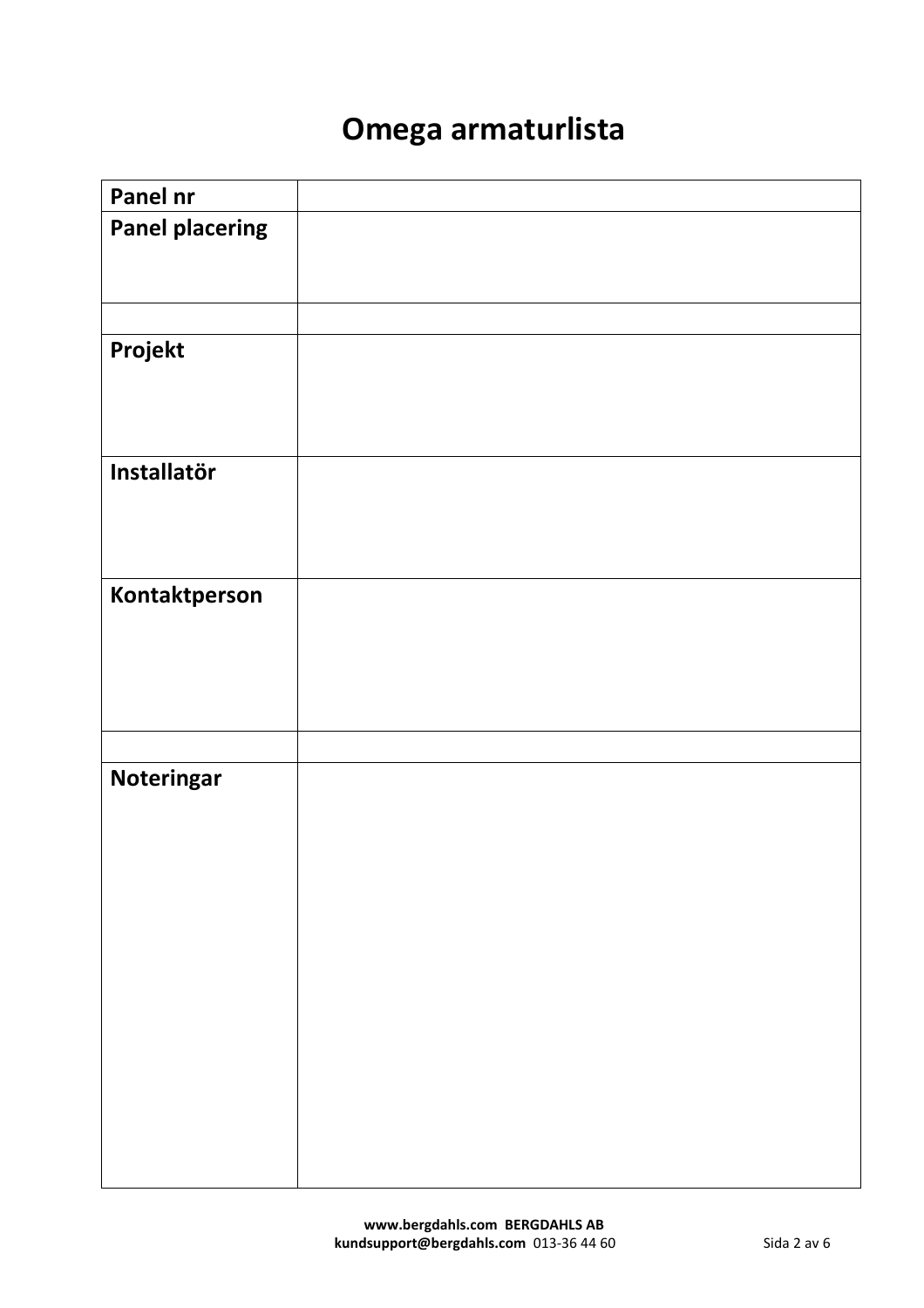| Slinga A       |                      |                          |              |  |
|----------------|----------------------|--------------------------|--------------|--|
| <b>Armatur</b> | Armaturtyp           | <b>Placering</b>         | <b>Grupp</b> |  |
| id-nr          | (Name max 12 tecken) | (Location max 16 tecken) | (Group)      |  |
| A00            |                      |                          |              |  |
| A01            |                      |                          |              |  |
| A02            |                      |                          |              |  |
| A03            |                      |                          |              |  |
| A04            |                      |                          |              |  |
| A05            |                      |                          |              |  |
| A06            |                      |                          |              |  |
| A07            |                      |                          |              |  |
| A08            |                      |                          |              |  |
| A09            |                      |                          |              |  |
| A10            |                      |                          |              |  |
| A11            |                      |                          |              |  |
| A12            |                      |                          |              |  |
| A13            |                      |                          |              |  |
| A14            |                      |                          |              |  |
| A15            |                      |                          |              |  |
| A16            |                      |                          |              |  |
| A17            |                      |                          |              |  |
| A18            |                      |                          |              |  |
| A19            |                      |                          |              |  |
| A20            |                      |                          |              |  |
| A21            |                      |                          |              |  |
| A22            |                      |                          |              |  |
| A23            |                      |                          |              |  |
| A24            |                      |                          |              |  |
| A25            |                      |                          |              |  |
| A26            |                      |                          |              |  |
| A27            |                      |                          |              |  |
| A28            |                      |                          |              |  |
| A29            |                      |                          |              |  |
| A30            |                      |                          |              |  |
| A31            |                      |                          |              |  |
| A32            |                      |                          |              |  |
| A33            |                      |                          |              |  |
| A34            |                      |                          |              |  |
| A35            |                      |                          |              |  |
| A36            |                      |                          |              |  |
| A37            |                      |                          |              |  |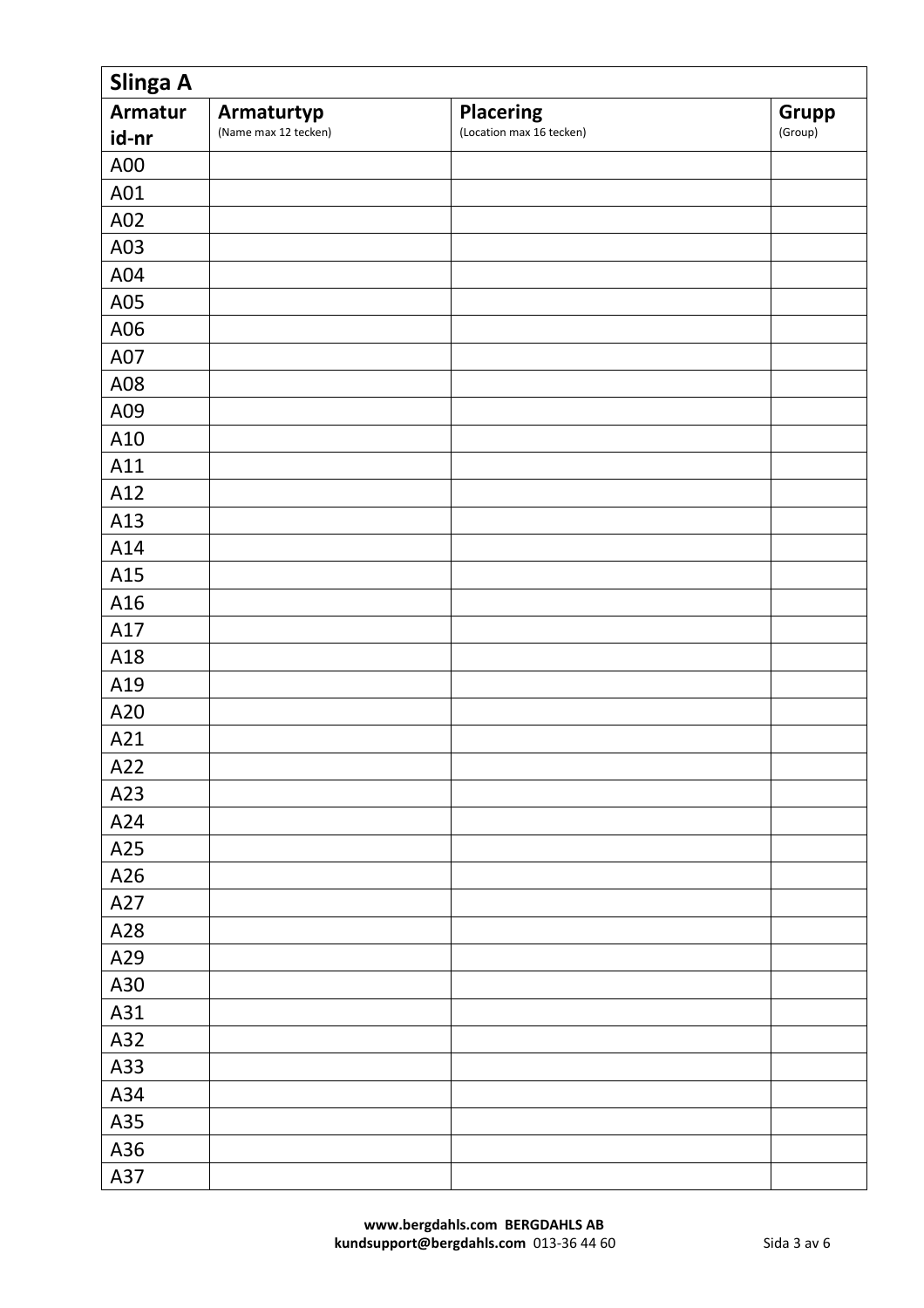| Slinga A       |                                 |                                    |         |  |
|----------------|---------------------------------|------------------------------------|---------|--|
| <b>Armatur</b> | Armaturtyp (Name max 12 tecken) | Placering (Location max 16 tecken) | Grupp   |  |
| id-nr          |                                 |                                    | (Group) |  |
| A38            |                                 |                                    |         |  |
| A39            |                                 |                                    |         |  |
| A40            |                                 |                                    |         |  |
| A41            |                                 |                                    |         |  |
| A42            |                                 |                                    |         |  |
| A43            |                                 |                                    |         |  |
| A44            |                                 |                                    |         |  |
| A45            |                                 |                                    |         |  |
| A46            |                                 |                                    |         |  |
| A47            |                                 |                                    |         |  |
| A48            |                                 |                                    |         |  |
| A49            |                                 |                                    |         |  |
| A50            |                                 |                                    |         |  |
| A51            |                                 |                                    |         |  |
| A52            |                                 |                                    |         |  |
| A53            |                                 |                                    |         |  |
| A54            |                                 |                                    |         |  |
| A55            |                                 |                                    |         |  |
| A56            |                                 |                                    |         |  |
| A57            |                                 |                                    |         |  |
| A58            |                                 |                                    |         |  |
| A59            |                                 |                                    |         |  |
| A60            |                                 |                                    |         |  |
| A61            |                                 |                                    |         |  |
| A62            |                                 |                                    |         |  |
| A63            |                                 |                                    |         |  |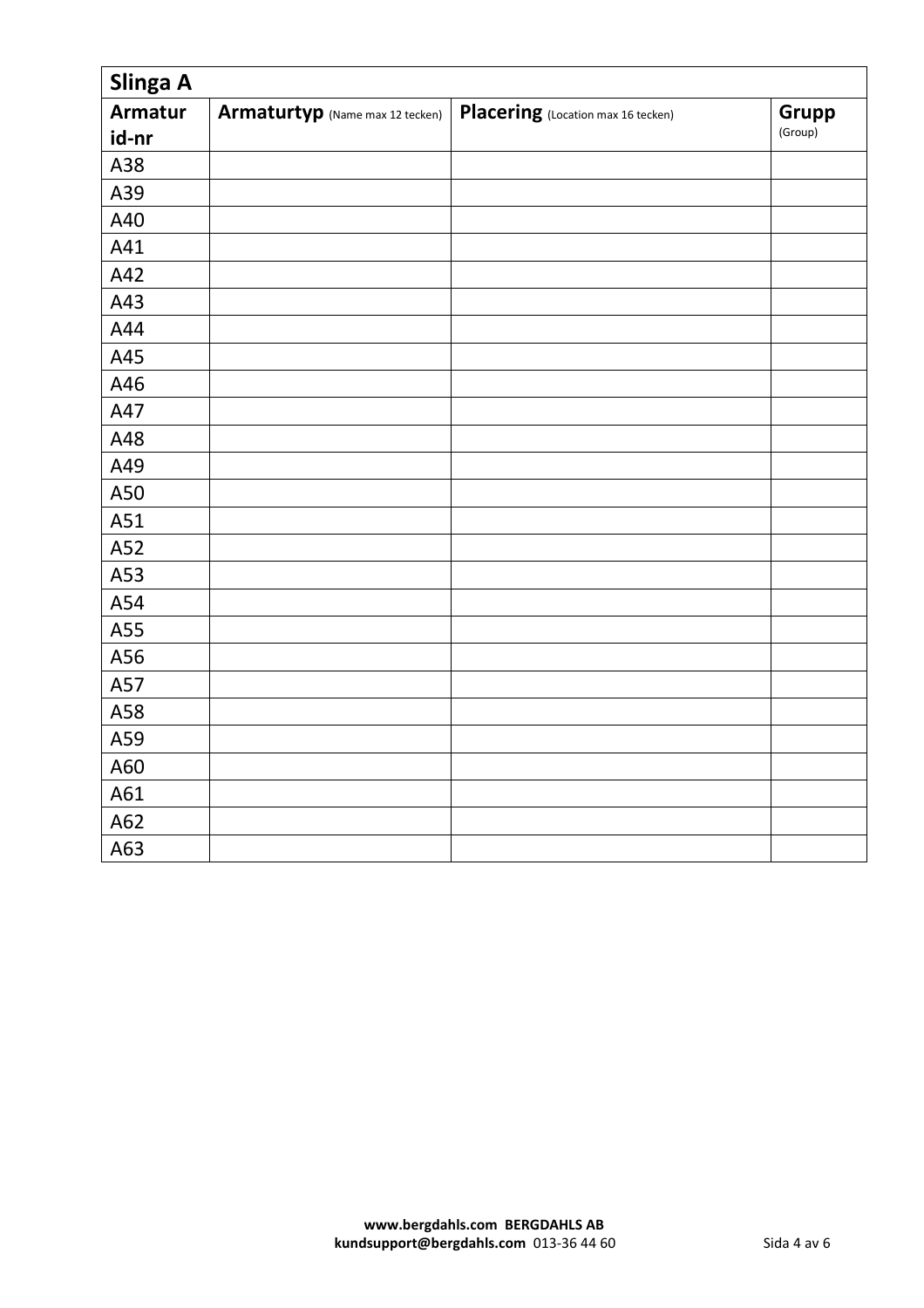| Slinga B       |                      |                          |              |  |
|----------------|----------------------|--------------------------|--------------|--|
| <b>Armatur</b> | Armaturtyp           | <b>Placering</b>         | <b>Grupp</b> |  |
| id-nr          | (Name max 12 tecken) | (Location max 16 tecken) | (Group)      |  |
| <b>B00</b>     |                      |                          |              |  |
| <b>B01</b>     |                      |                          |              |  |
| <b>B02</b>     |                      |                          |              |  |
| <b>B03</b>     |                      |                          |              |  |
| <b>B04</b>     |                      |                          |              |  |
| <b>B05</b>     |                      |                          |              |  |
| <b>B06</b>     |                      |                          |              |  |
| <b>B07</b>     |                      |                          |              |  |
| <b>B08</b>     |                      |                          |              |  |
| <b>B09</b>     |                      |                          |              |  |
| <b>B10</b>     |                      |                          |              |  |
| <b>B11</b>     |                      |                          |              |  |
| <b>B12</b>     |                      |                          |              |  |
| <b>B13</b>     |                      |                          |              |  |
| <b>B14</b>     |                      |                          |              |  |
| <b>B15</b>     |                      |                          |              |  |
| <b>B16</b>     |                      |                          |              |  |
| <b>B17</b>     |                      |                          |              |  |
| <b>B18</b>     |                      |                          |              |  |
| <b>B19</b>     |                      |                          |              |  |
| <b>B20</b>     |                      |                          |              |  |
| <b>B21</b>     |                      |                          |              |  |
| <b>B22</b>     |                      |                          |              |  |
| <b>B23</b>     |                      |                          |              |  |
| <b>B24</b>     |                      |                          |              |  |
| <b>B25</b>     |                      |                          |              |  |
| <b>B26</b>     |                      |                          |              |  |
| <b>B27</b>     |                      |                          |              |  |
| <b>B28</b>     |                      |                          |              |  |
| <b>B29</b>     |                      |                          |              |  |
| <b>B30</b>     |                      |                          |              |  |
| <b>B31</b>     |                      |                          |              |  |
| <b>B32</b>     |                      |                          |              |  |
| <b>B33</b>     |                      |                          |              |  |
| <b>B34</b>     |                      |                          |              |  |
| <b>B35</b>     |                      |                          |              |  |
| <b>B36</b>     |                      |                          |              |  |
| <b>B37</b>     |                      |                          |              |  |